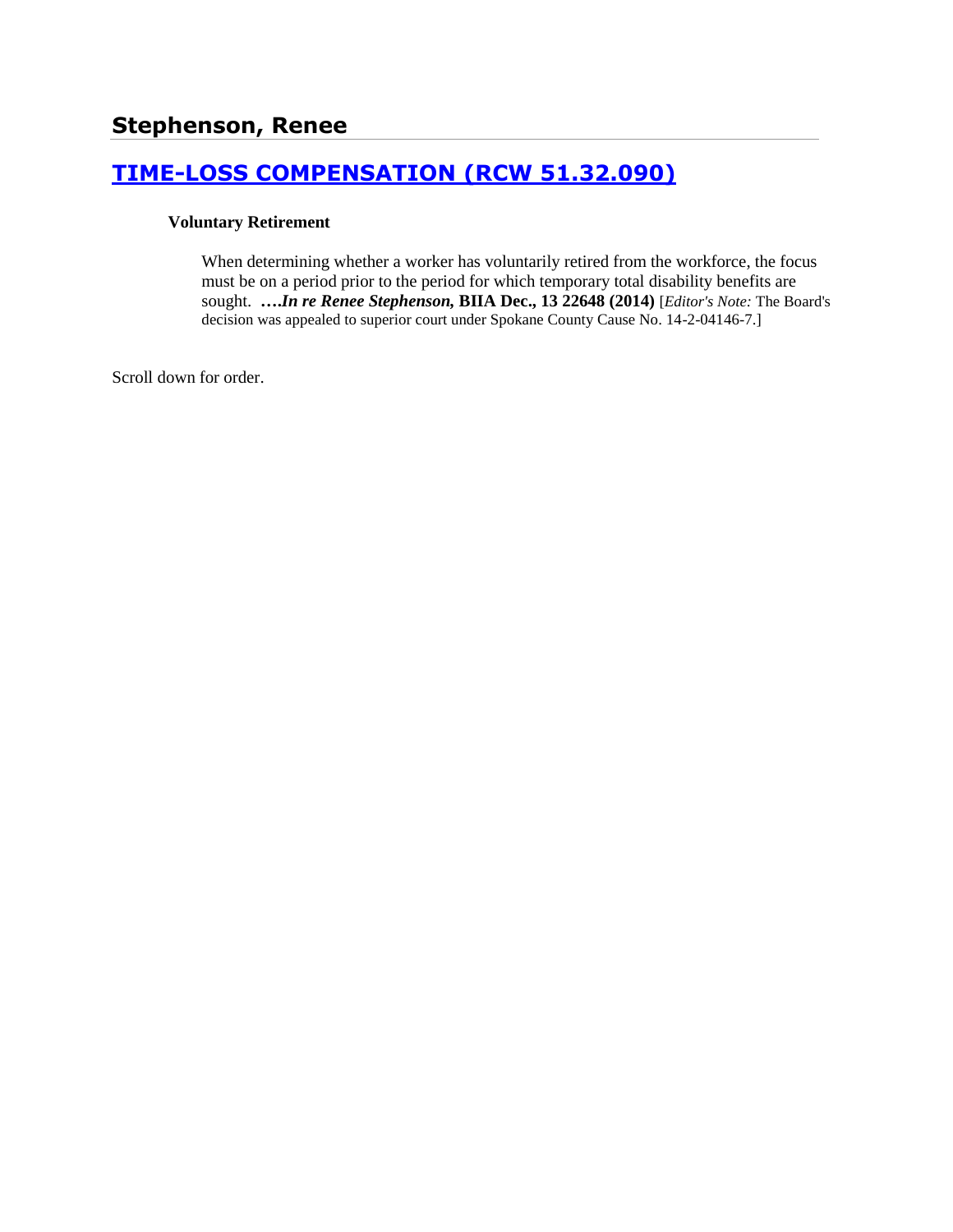#### **BEFORE THE BOARD OF INDUSTRIAL INSURANCE APPEALS STATE OF WASHINGTON**

**)**

**IN RE: RENEE S. STEPHENSON ) DOCKET NOS. 13 22648 & 13 22949**

**CLAIM NO. Y-951012 ) DECISION AND ORDER**

APPEARANCES:

Claimant, Renee S. Stephenson, by Delay, Curran, Thompson, Pontarolo & Walker, P.S., per Michael J. Walker

Employer, Anesthesia Business Consultants, None

Department of Labor and Industries, by The Office of the Attorney General, per Jacquelyn R. Findley

In Docket No. 13 22648, the claimant, Renee S. Stephenson, filed an appeal with the Board of Industrial Insurance Appeals on October 16, 2013, from an order of the Department of Labor and Industries dated October 16, 2013. In this order, the Department corrected and superseded its earlier order dated August 21, 2013, and denied time-loss compensation benefits from January 10, 2012, through June 11, 2013, because the claimant voluntarily removed herself from gainful employment. The Department order is **AFFIRMED**.

In Docket No. 13 22949, the claimant, Renee S. Stephenson, filed an appeal with the Board of Industrial Insurance Appeals on October 22, 2013, from an order of the Department of Labor and Industries dated October 22, 2013. In this order, the Department denied time-loss compensation benefits from August 10, 2013, through October 17, 2013, because the claimant voluntarily removed herself from the workforce. The Department order is **AFFIRMED**.

## **INTRODUCTION**

As provided by RCW 51.52.104 and RCW 51.52.106, this matter is before the Board for review and decision. The claimant filed a timely Petition for Review of a Proposed Decision and Order issued on July 17, 2014, in which the industrial appeals judge affirmed the orders of the Department dated October 16, 2013, and October 22, 2013.

The Board has reviewed the evidentiary rulings in the record of proceedings and finds that no prejudicial error was committed. The rulings are affirmed. The issue in each of these consolidated appeals is whether the Department correctly denied time-loss compensation benefits because Ms. Stephenson voluntarily removed herself from the workforce. We agree with our

1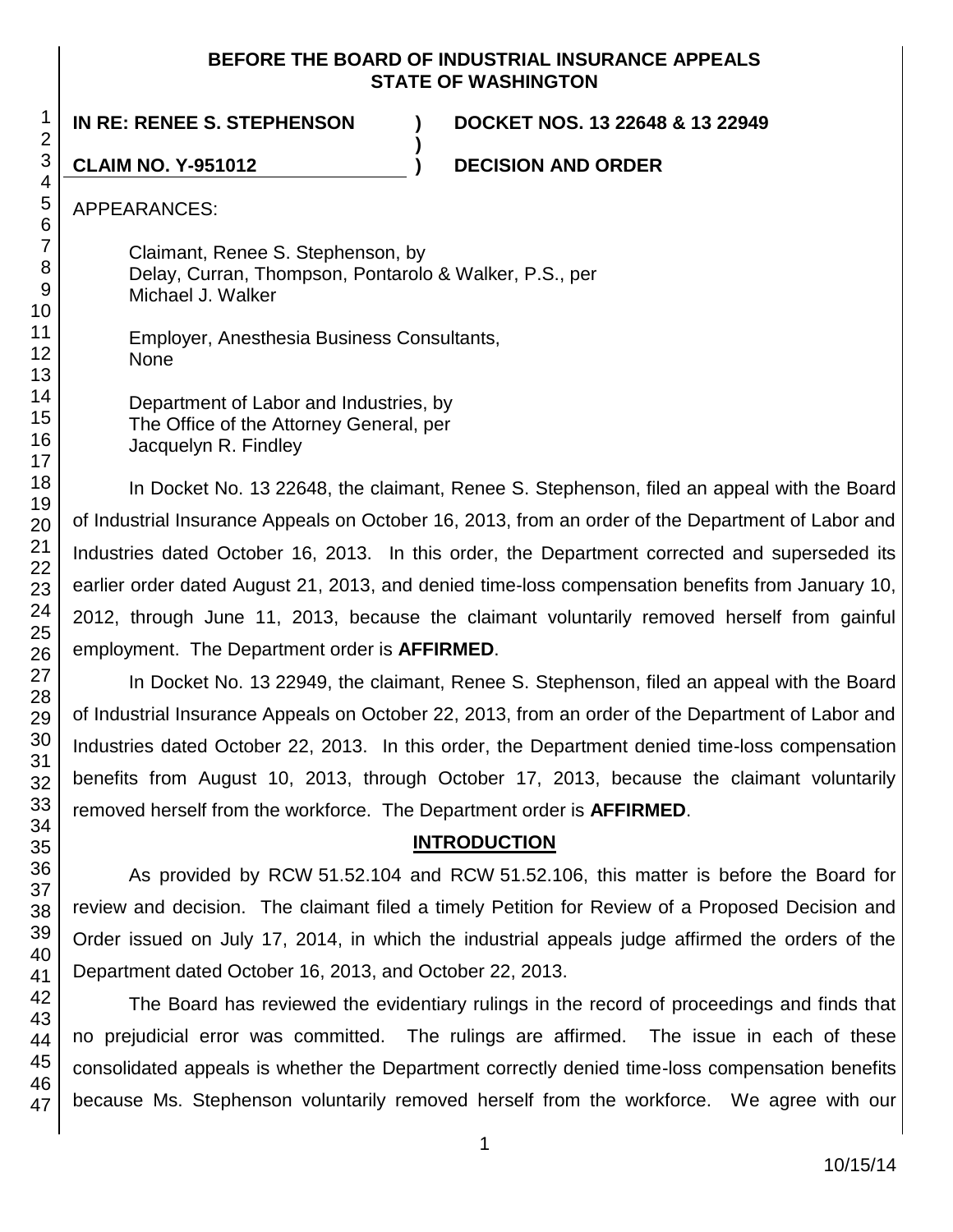industrial appeals judge's determination that the Department orders are correct, but we have granted review to clarify the period for determining whether a worker has voluntarily retired.

The evidence presented by the parties is well-summarized in the Proposed Decision and Order, but some recitation will help explain our decision. The industrial injury occurred in September 2004, and the claim was first closed in December 2006. Toward the end of 2007 Ms. Stephenson returned to work as a part-time teacher's assistant for a new employer, the Lutheran Academy of the Master, in what she described as a, "Very minimal paid position."<sup>1</sup> Ms. Stephenson resigned that position on March 11, 2009, and we accept that the resignation was not a planned event and did not represent a formal retirement at the time. However, the only other employment in which she engaged after leaving the Academy comprised babysitting two children, two or three times per week, at the rate of \$20 per day, between the fall of 2009 and the winter of 2011. The mother of the children she babysat was a hair stylist, and they would sometimes barter, exchanging haircuts and product for babysitting instead of cash. Ms. Stephenson applied to reopen her claim in November 2010, and that application was denied. She applied again in February 2012, and the Department eventually reopened the claim effective January 10, 2012.

# **DECISION**

Temporary total disability benefits are not available to a worker who has voluntarily retired and is no longer attached to the workforce.<sup>2</sup> By regulation, the Department considers a worker to have retired if two conditions are met: (1) the worker is not receiving income, salary or wages from any gainful employment; and, (2) the worker has provided no evidence to show a bona fide attempt to return to work after retirement.<sup>3</sup> (That regulation also provides that a worker is not voluntarily retired if the industrial injury is a proximate cause for the retirement, but that subsection is not relevant here because no expert testimony was presented on that issue.)

Neither the statute nor the regulation identifies the time period to use for determining whether a worker has voluntarily retired, and we agree with Ms. Stephenson it was error to make the determination she had voluntarily retired by considering whether she received income or wages, or demonstrated a bona fide attempt to return to work, during the same periods for which she seeks time-loss compensation benefits. By alleging that she is entitled to such benefits for those periods, Ms. Stephenson contends that she could not work during those periods. We do not expect a worker

l

 $14/15/14$  Tr. at 74.

 $^{2}$  RCW 51.32.090(10).

WAC 296-14-100.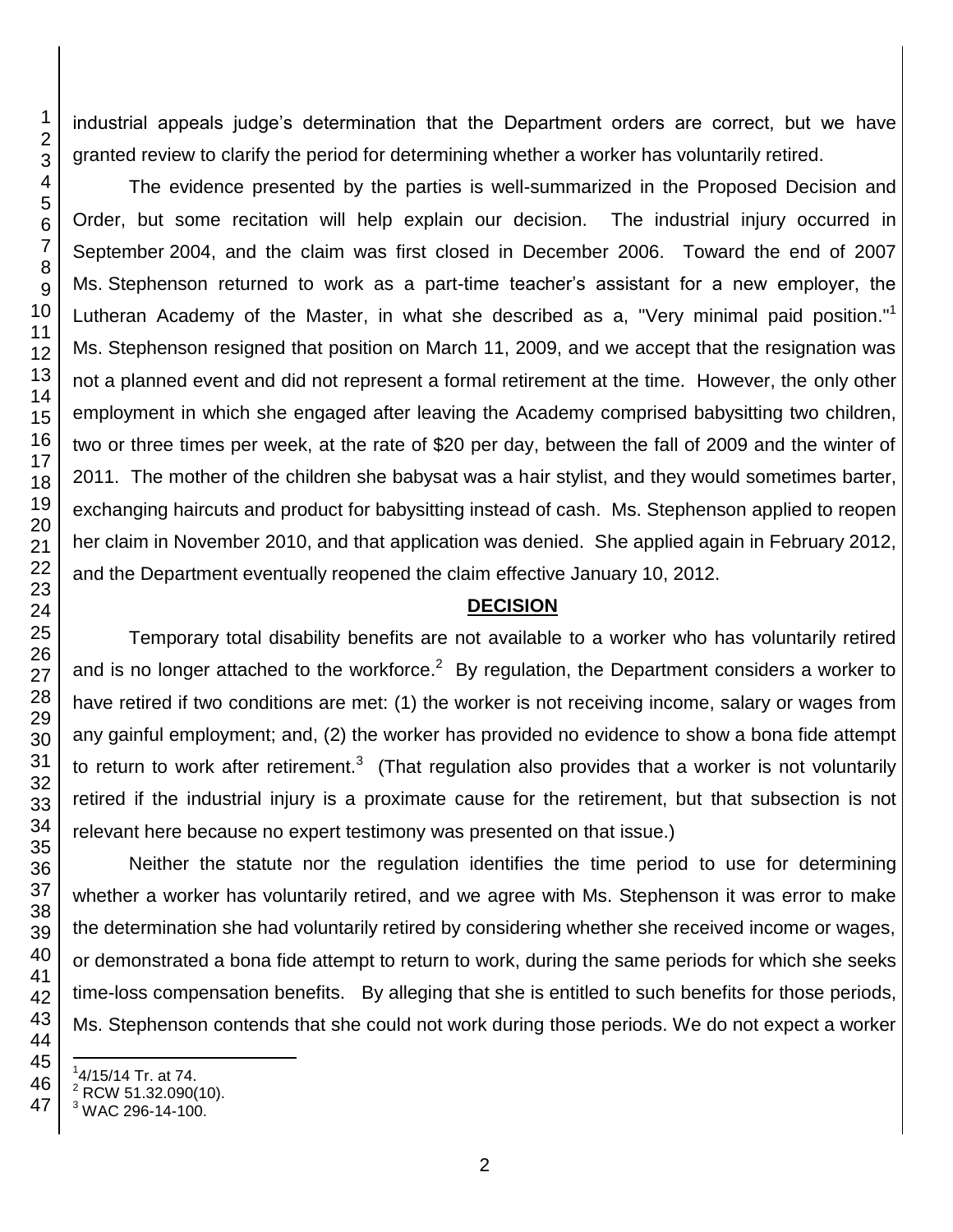to demonstrate income or wages during periods for which time-loss compensation benefits are sought.

When determining whether a worker has voluntarily retired from the workforce, the focus must be on some period **prior** to the period for which temporary total disability benefits are sought. The period will vary from case to case because each case will be factually different, and no strict or hard-and-fast rule concerning the length of that period can be articulated. The focus should be on the period beginning when the worker last performed gainful employment and ending on the first date for which benefits are being sought. Under the facts, we are persuaded that the relevant period is from March 11, 2009, when Ms. Stephenson was last gainfully employed, and January 10, 2012, the effective date on which the claim was reopened and the first date for which she is seeking time-loss compensation benefits.

We agree with our industrial appeals judge that the babysitting provided by Ms. Stephenson, on such a part-time and intermittent basis, and for which she earned perhaps the equivalent of \$40 to \$60 dollars per week, did not constitute gainful employment. No evidence of the actual amount earned was presented, but we note that Ms. Stephenson testified that the amount was so small she didn't think she needed to report it as income, suggesting that Ms. Stephenson did not consider it to be gainful employment. Ms. Stephenson did not receive income, salary or wages from any gainful employment between March 11, 2009, and January 10, 2012. Under the facts, we are satisfied this thirty-four month period supports finding that the first condition of the regulation is satisfied.

We also agree with our industrial appeals judge that Ms. Stephenson has not demonstrated a bona fide attempt to return to work after she resigned her position with the Lutheran Academy. Ms. Stephenson did not produce a résumé, or a copy of any applications for employment she submitted, or a copy of any rejection letters she received. She did not document one job for which she had applied or one help-wanted ad to which she had responded. Ms. Stephenson could not produce a list of the potential employers she had contacted, and testified that she didn't even know if she had such a list. These actions do not reflect a bona fide effort to obtain gainful employment.

Ms. Stephenson testified that she never intended to retire, and she may have intended someday to return to gainful employment, and may return to gainful employment in the future. But that is not enough to entitle her to benefits. She voluntarily left the workforce on March 11, 2009, and presented no evidence of a genuine or sincere effort to return to gainful employment afterward. Both conditions of the regulation have been met, and we agree with the Department that time-loss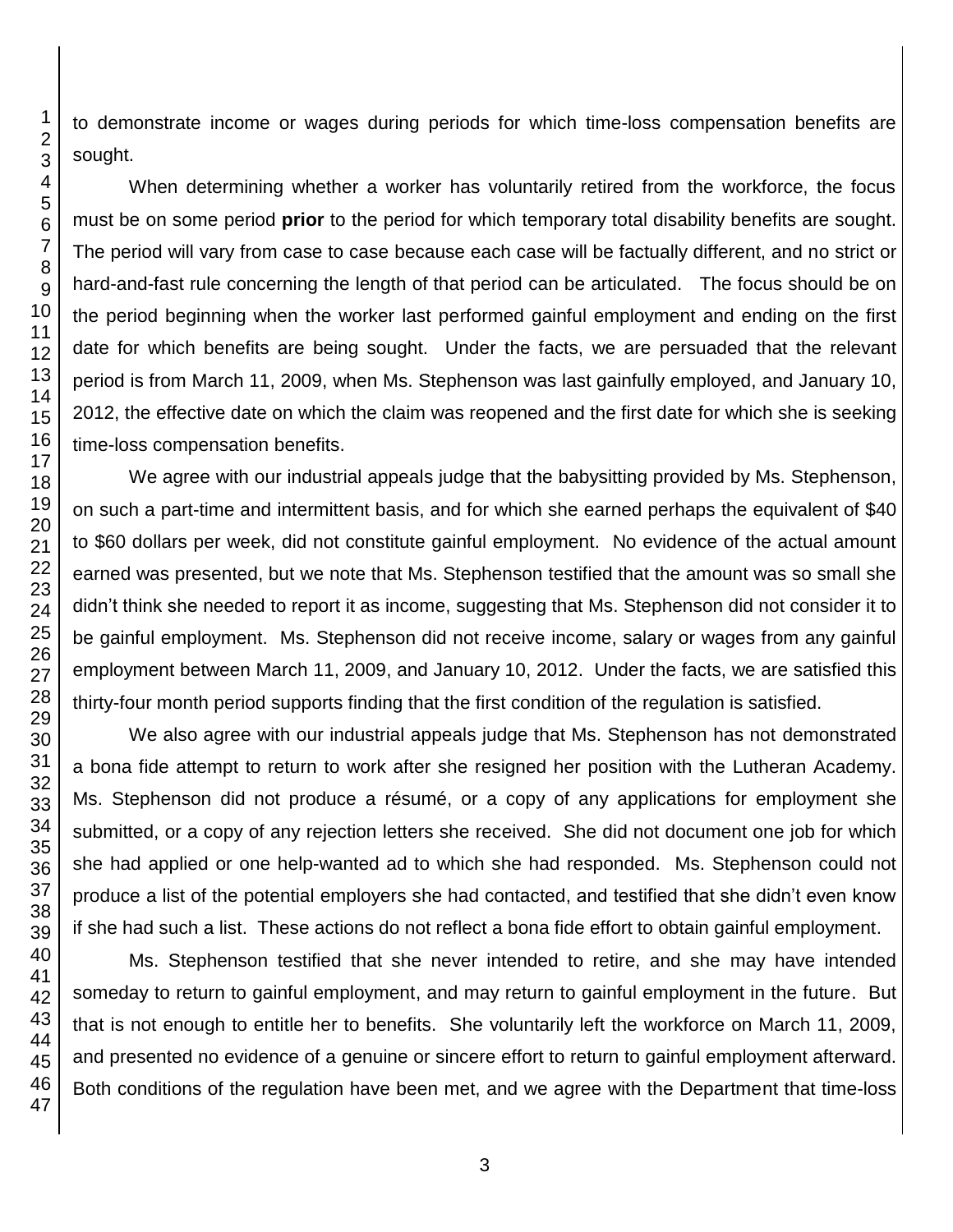compensation benefits are not payable for the periods at issue because Ms. Stephenson was retired and no longer attached to the workforce.

Finally, we reject Ms. Stephenson's arguments that because the Department paid time-loss compensation benefits after reopening the claim under orders that have become final and binding, either the Department should be estopped from asserting that the worker has voluntarily retired during any subsequent period, or the Department should be considered to have waived the issue of voluntary retirement absent new evidence of voluntary retirement, an issue over which the Department would have the burden of proof. As explained by our industrial appeals judge, the payment of time-loss compensation benefits for a period of time before or after a period for which such benefits are claimed creates no presumption that the benefits are payable.<sup>4</sup>

# **FINDINGS OF FACT**

- 1. On January 6, 2014, an industrial appeals judge certified that the parties agreed to include the Jurisdictional History in the Board record solely for jurisdictional purposes.
- 2. Renee S. Stephenson sustained an industrial injury on September 14, 2004, when she caught a falling filing cabinet and injured her left hand, left wrist, left arm, left shoulder, and neck.
- 3. Ms. Stephenson's claim was closed on December 15, 2006, with an award for permanent partial disability equal to 12 percent of the amputation value of the left arm at or above the deltoid insertion or by disarticulation at the shoulder, and an award consistent with that described by Category 2 of the categories of permanent cervical and cervico-dorsal impairments, WAC 296-20-240.
- 4. In July 2006, Ms. Stephenson's voluntarily left her employment with the employer of injury, Anesthesia Business Consultants.
- 5. Between the last quarter of 2007 and March 2009, Ms. Stephenson worked part-time for Lutheran Academy of the Master. Ms. Stephenson voluntarily resigned her employment with the Lutheran Academy on March 11, 2009.
- 6. Between 2009 and 2011, Ms. Stephenson provided child care on an intermittent and part-time basis out of her home.
- 7. Ms. Stephenson's workers' compensation claim was reopened by the Department effective January 10, 2012.
- 8. Ms. Stephenson did not receive income, salary, or wages from any gainful employment after March 11, 2009, when she voluntarily resigned her part-time employment with the Lutheran Academy, and

 $\overline{\phantom{a}}$ 4 *In re Mark Billings*, BIIA Dec., 70,883(1986).